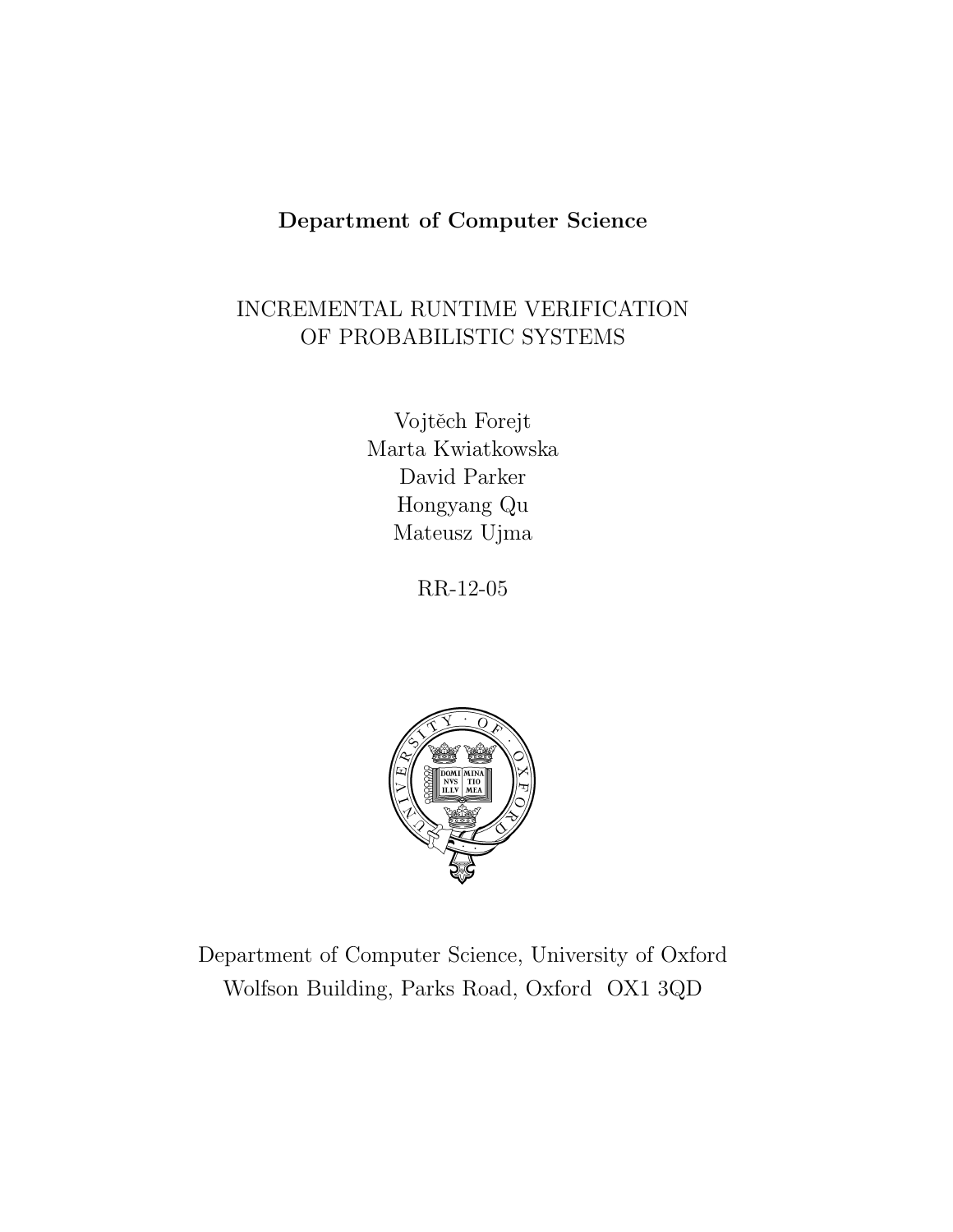# Incremental Runtime Verification of Probabilistic Systems (Extended Version)

Vojtěch Forejt<sup>1</sup>, Marta Kwiatkowska<sup>1</sup>, David Parker<sup>2</sup>, Hongyang Qu<sup>1</sup>, and Mateusz Ujma<sup>1</sup>

<sup>1</sup> Department of Computer Science, University of Oxford, Oxford, UK <sup>2</sup> School of Computer Science, University of Birmingham, Birmingham, UK

Abstract. Probabilistic verification techniques have been proposed for runtime analysis of adaptive software systems, with the verification results being used to steer the system so that it satisfies certain Qualityof-Service requirements. Since systems evolve over time, and verification results are required promptly, efficiency is an essential issue. To address this, we present incremental verification techniques, which exploit the results of previous analyses. We target systems modelled as Markov decision processes, developing incremental methods for constructing models from high-level system descriptions and for numerical solution using policy iteration based on strongly connected components. A prototype implementation, based on the PRISM model checker, demonstrates performance improvements on a range of case studies.

## 1 Introduction

Computerised systems are prevalent in our daily life and a growing number of our everyday activities depend on their correctness. Many of these systems exhibit probabilistic behaviour: physical devices may fail, communication media are lossy and protocols use randomisation. Hence, traditional verification techniques do not suffice to ensure their correct behaviour. Probabilistic model checking is an automated method of verifying quantitative properties of these systems. An example of such a property is: "the web service successfully delivers a response within 5ms with probability at least 0.99".

It has recently been proposed to use probabilistic model checking for runtime verification of adaptive systems [\[2\]](#page-13-0), where quantitative verification is used to steer a system such that it satisfies formally specified Quality-of-Service (QoS) requirements. The framework of [\[2\]](#page-13-0) is illustrated in Figure [1.](#page-2-0) It comprises a computer system exhibiting probabilistic behaviour, a monitoring module that observes its behaviour and a reconfiguration component, which issues it instructions. Requirements to be fulfilled are verified against a high-level model of system's behaviour, which is parametrised using data from the monitoring module. The results of verification are then forwarded to the reconfiguration module,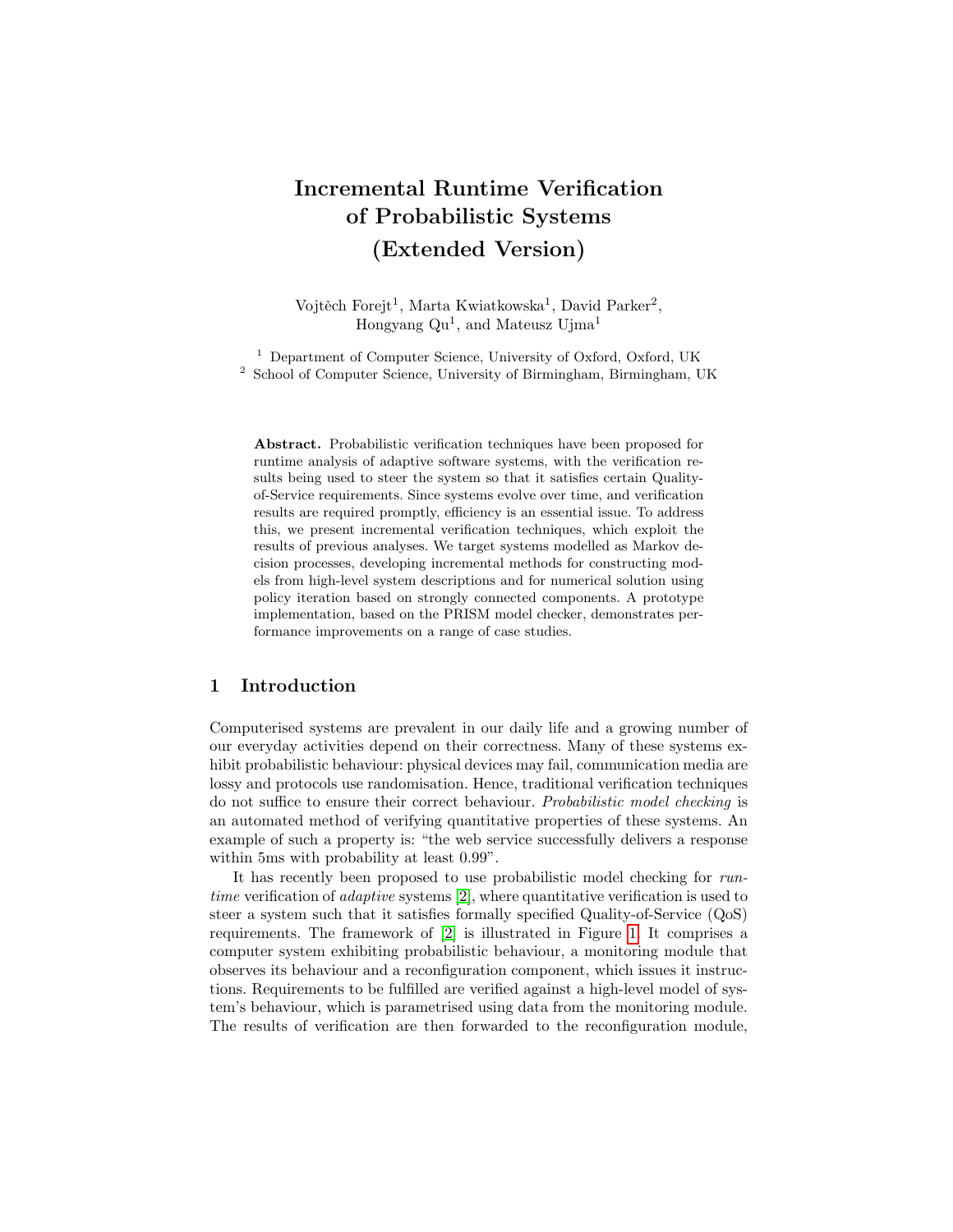

<span id="page-2-0"></span>Fig. 1. Runtime verification of probabilistic systems using PRISM [\[2\]](#page-13-0).

which directs the system accordingly. In this paper, we use the probabilistic model checker PRISM [\[10\]](#page-14-0) for analysing system models.

A real-world example of a computer system that could be monitored with such techniques is a dynamically changing network in which joining devices establish local IP addresses using the ZeroConf protocol. This protocol is based on the random selection of an IP address, followed by the transmission of several probes: messages that enquire about the availability of the chosen address. To improve the network QoS, we would want to minimise the probability of choosing a conflicting IP address. Parameters that influence this probability include the number of hosts in the network and the number of probes sent before claiming a given IP address. Such parameters could be monitored and used by a probabilistic model checker to compute the probability of a conflict. The results would then be forwarded to the reconfiguration module which can, for example, increase the number of probes sent, if the probability of the conflict is too high.

In this paper, our aim is to optimise the performance of runtime verification for probabilistic systems. Since the systems being verified change dynamically and the results of verification are needed promptly to steer the system, efficiency is essential. We consider incremental verification techniques, which exploit the results of previous analyses following a small change to the system being verified.

We target systems modelled as Markov decision processes (MDPs), a widely used model for systems exhibiting both *probabilistic* behaviour (e.g., using a randomly generated IP address) and *nondeterministic* behaviour (e.g., due to concurrency between network devices). We present incremental techniques for the two main phases of probabilistic verification: model construction, which exhaustively constructs an MDP from a high-level model description, and quantitative verification, which applies numerical techniques to determine the correctness of a system requirement, formally specified in temporal logic. For the former, we propose a technique that infers all states that have to be visited in the incremental step. For the later, we use policy iteration, optimised using a decomposition of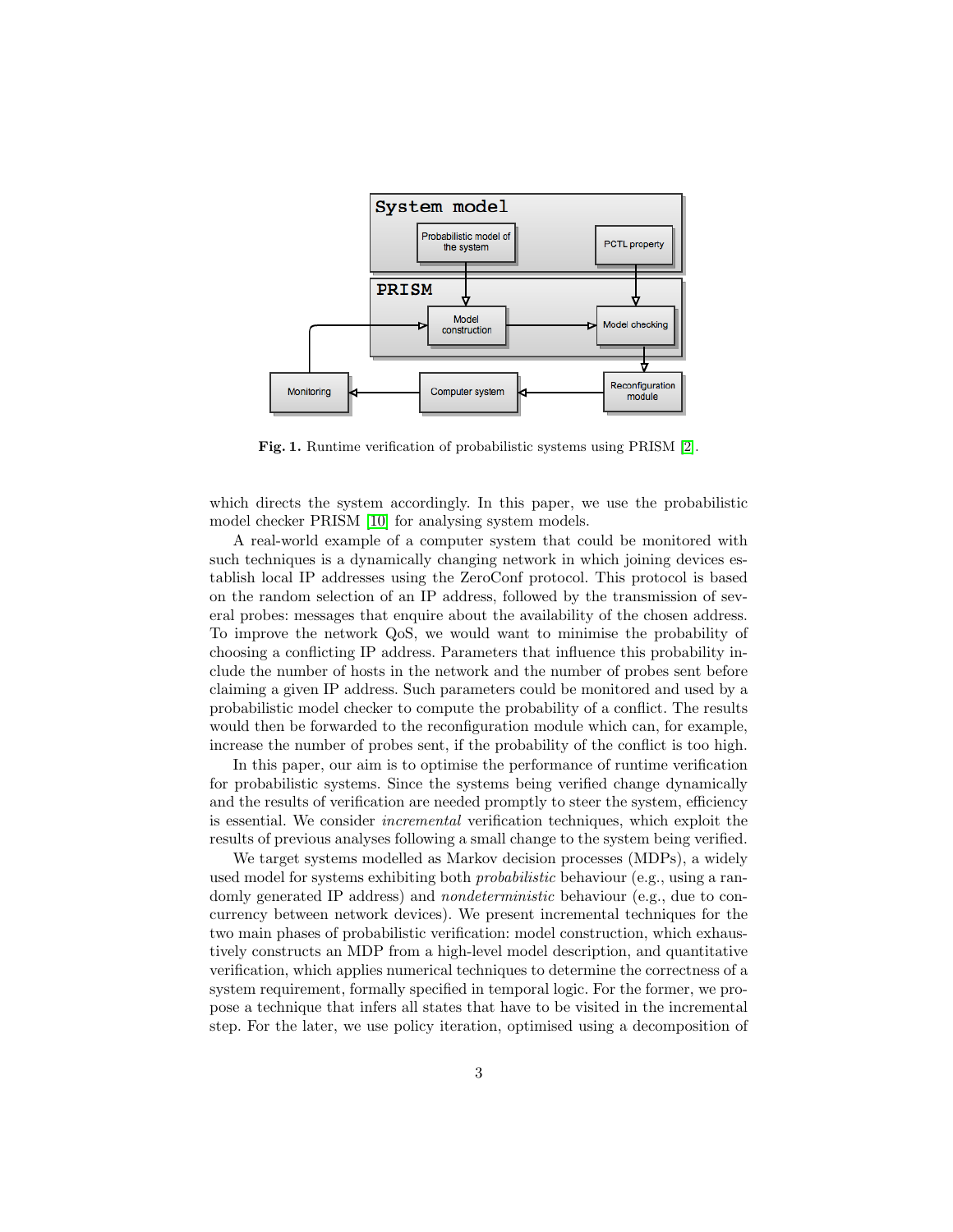the system into strongly connected components, and performed incrementally by re-using policies between verification runs. We have implemented our techniques in a prototype extension of PRISM and illustrate the benefits of our approach on a set of benchmark models.

#### 1.1 Related Work

Various techniques have been developed that use model checking at runtime; see [\[1\]](#page-13-1) for a discussion and further references. There is also increasing interest in incremental model checking techniques. Of particular relevance here are those for probabilistic systems. Wongpiromsarn et al. [\[19\]](#page-14-1) studied incremental model construction for increasing numbers of system components. In contrast, we focus on changes within a fixed set of components. Filieri et al. [\[7\]](#page-14-2) presented efficient incremental verification for the simpler model of discrete-time Markov chains using parametric techniques, but their method is subject to an exponential blow up when applied to MDPs and does not handle structural model changes. Kwiatkowska et al. [\[14\]](#page-14-3) proposed incremental methods for MDPs based on a decomposition into strongly connected components. We consider model changes at the modelling language description level, which [\[14\]](#page-14-3) does not, and also permit changes in model structure, rather than just transition probabilities. Other topics related to the work presented in this paper include system reconfiguration [\[4,](#page-13-2)[16\]](#page-14-4) and monitoring [\[5](#page-13-3)[,20\]](#page-14-5), which we do not consider.

## 2 Preliminaries

In this paper, we use  $\mathbb{N}, \mathbb{R}$  and  $\mathbb{Q}$  for the sets of natural, real and rational numbers, respectively. A *probability distribution* over a finite or countable set A is a function  $d: A \to [0,1]$  such that  $\sum_{a \in A} d(a) = 1$ . By  $Dist(A)$  we denote the set of all probability distributions over A

## 2.1 Markov Decision Processes

Markov decision processes (MDPs) are a commonly used formalism when there is a need to capture both stochastic and nondeterministic behaviour. Formally, an MDP is a tuple  $\mathcal{M}=(S,\overline{s},\alpha_{\mathcal{M}},\delta_{\mathcal{M}},L)$  where S is a finite set of states,  $\overline{s} \in S$ is an initial state,  $\alpha_{\mathcal{M}}$  is a finite *action* alphabet,  $\delta_{\mathcal{M}} : S \times \alpha_{\mathcal{M}} \to Dist(S)$  is a (partial) probabilistic transition function and  $L : S \to 2^{AP}$  is a labelling function mapping states to sets of atomic propositions from a set AP.

A transition from a state  $s \in S$  is performed by taking an *action*  $a \in \alpha_{\mathcal{M}}$ , and then choosing a successor s' according to the probability distribution  $\delta_{\mathcal{M}}(s, a)$ . We use  $A_{\mathcal{M}}(s)$  to denote the set of all a such that  $\delta_{\mathcal{M}}(s, a)$  is defined. A finite or infinite path is a sequence  $\pi = s_0 \xrightarrow{a_0} s_1 \xrightarrow{a_1} s_2 \cdots$  (or just  $s_0 a_0 s_1 a_1 s_2 \ldots$ ) where  $s_i \in S$ ,  $a_i \in A_{\mathcal{M}}(s_i)$  and  $\delta_{\mathcal{M}}(s_i, a_i)(s_{i+1}) > 0$  for all i. For a finite path  $\rho$ , we use  $last(\rho)$  to denote its last state. The sets of all finite and infinite paths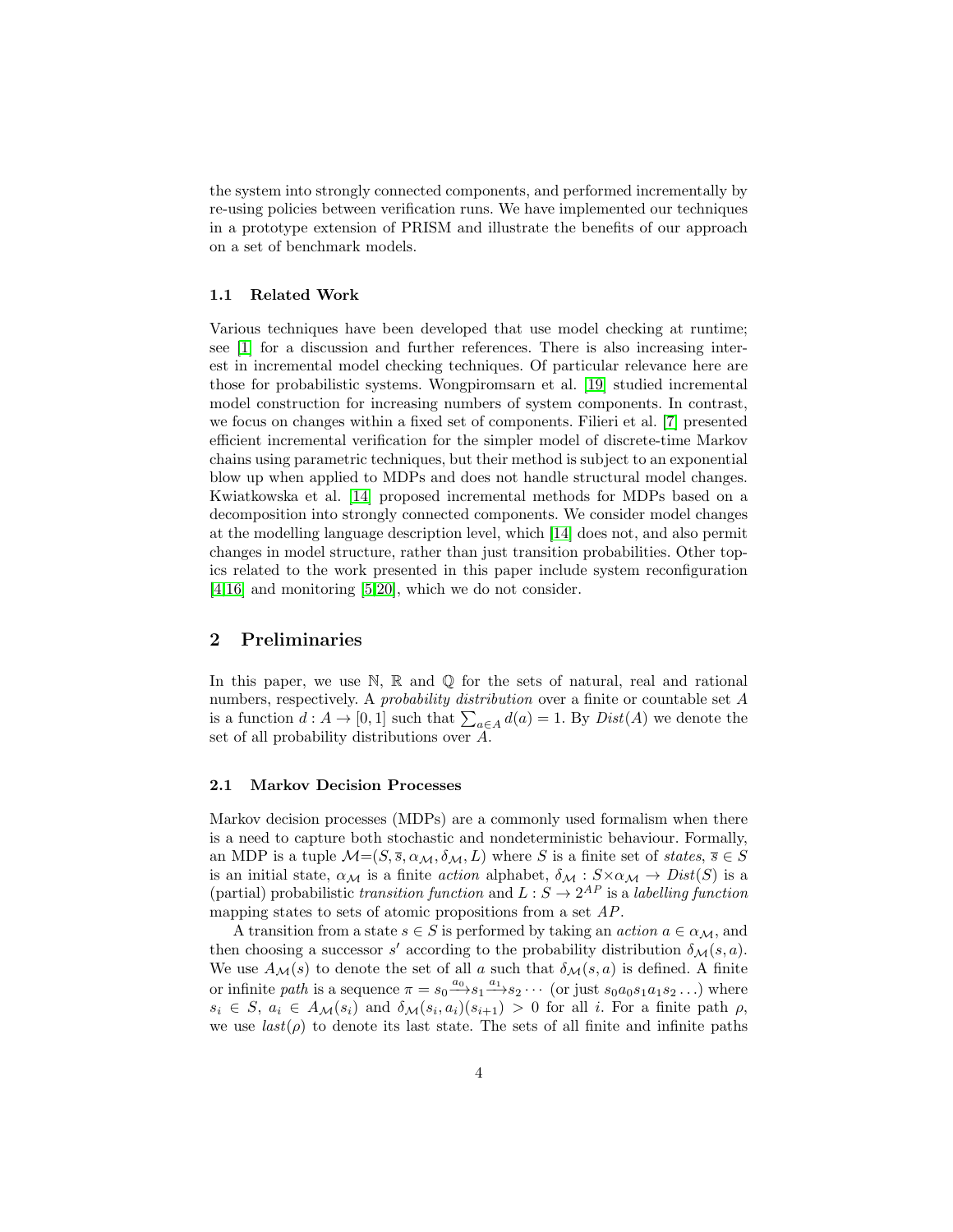are denoted  $FPath_{\mathcal{M}}$  and  $IPath_{\mathcal{M}}$ , respectively, and the set of all such paths beginning in a state s are denoted  $FPath_{\mathcal{M},s}$  and  $IPath_{\mathcal{M},s}$ , respectively.

A strongly connected component (SCC) in the MDP is a set  $C \subseteq S$  of states that is strongly connected (there is a path between any two states in  $C$ ) and maximal (no superset of  $C$  is also strongly connected).

Adversaries. The choice of actions in an MDP is nondeterministic, and is resolved using an *adversary* (also known as a policy or strategy), which is a function  $\sigma$ :  $FPath_{\mathcal{M}} \to Dist(\alpha_{\mathcal{M}})$  satisfying  $\sigma(\rho)(a) > 0$  only if  $a \in A_{\mathcal{M}}(last(\rho)).$ The set of all adversaries of  $\mathcal M$  is  $Adv_{\mathcal M}$ . A class of adversaries of particular interest are memoryless deterministic adversaries, which choose the distribution based on the last state of the path only, and always assign a Dirac distribution (i.e. choose a single action with probability 1).

An MDP M, together with a state s and an adversary  $\sigma \in Adv_{\mathcal{M}}$ , induce a probability space  $Pr_s^{\sigma}$  on  $IPath_{\mathcal{M},s}$ , defined in a standard way [\[9\]](#page-14-6). For a measurable set  $\Pi \subseteq \text{IPath}_{\mathcal{M},s}$ , we can then study the minimum or maximum probabilities of  $\Pi$ , over all adversaries:

$$
Pr_s^{\min}(II) \stackrel{\text{def}}{=} \inf_{\sigma \in Adv_{\mathcal{M}}} Pr_s^{\sigma}(II) \quad \text{and} \quad Pr_s^{\max}(II) \stackrel{\text{def}}{=} \sup_{\sigma \in Adv_{\mathcal{M}}} Pr_s^{\sigma}(II).
$$

#### 2.2 The PRISM Modelling Language

In this paper, we use the probabilistic model checker PRISM, which supports the analysis of several types of probabilistic models, including MDPs. Models to be analysed in PRISM are specified in the PRISM modelling language, a textual formalism based on guarded commands. We now briefly describe the syntax and semantics of this language. We only concentrate on the part which is most relevant for this paper; for a more detailed description, see [\[17\]](#page-14-7).

A PRISM file consists of finite-domain variables  $x_1, \ldots x_n$  and a set of k modules (for simplicity, we assume that all variables are global and so every module can access and change any variable). A module consists of a list of guarded commands of the form:

$$
[a] g \to \lambda_1 : u_1 + \cdots + \lambda_m : u_m
$$

where  $a$  is an action,  $g$  is a *guard*, which is a boolean expression over the variables,  $\lambda_i \in (0,1]$  for  $1 \leq i \leq m$  are positive real numbers summing up to 1, and  $u_i$ are variable updates. A variable update is a conjunction of operations of the form  $x'_i = f(x_1, \ldots, x_m)$  which change values of variables, for example  $(x_1 = x_1 +$  $1)$   $\&$   $(x_2 = x_3 \cdot x_3)$  is a variable update that increments  $x_1$  by one and assigns the square of the value of  $x_3$  to  $x_2$ .

The modules in a PRISM file are combined through parallel composition. For simplicity, we define this at the level of the syntax of a PRISM file. The parallel composition  $M_1[[A]]M_2$ , of modules  $M_1$  and  $M_2$ , synchronising over a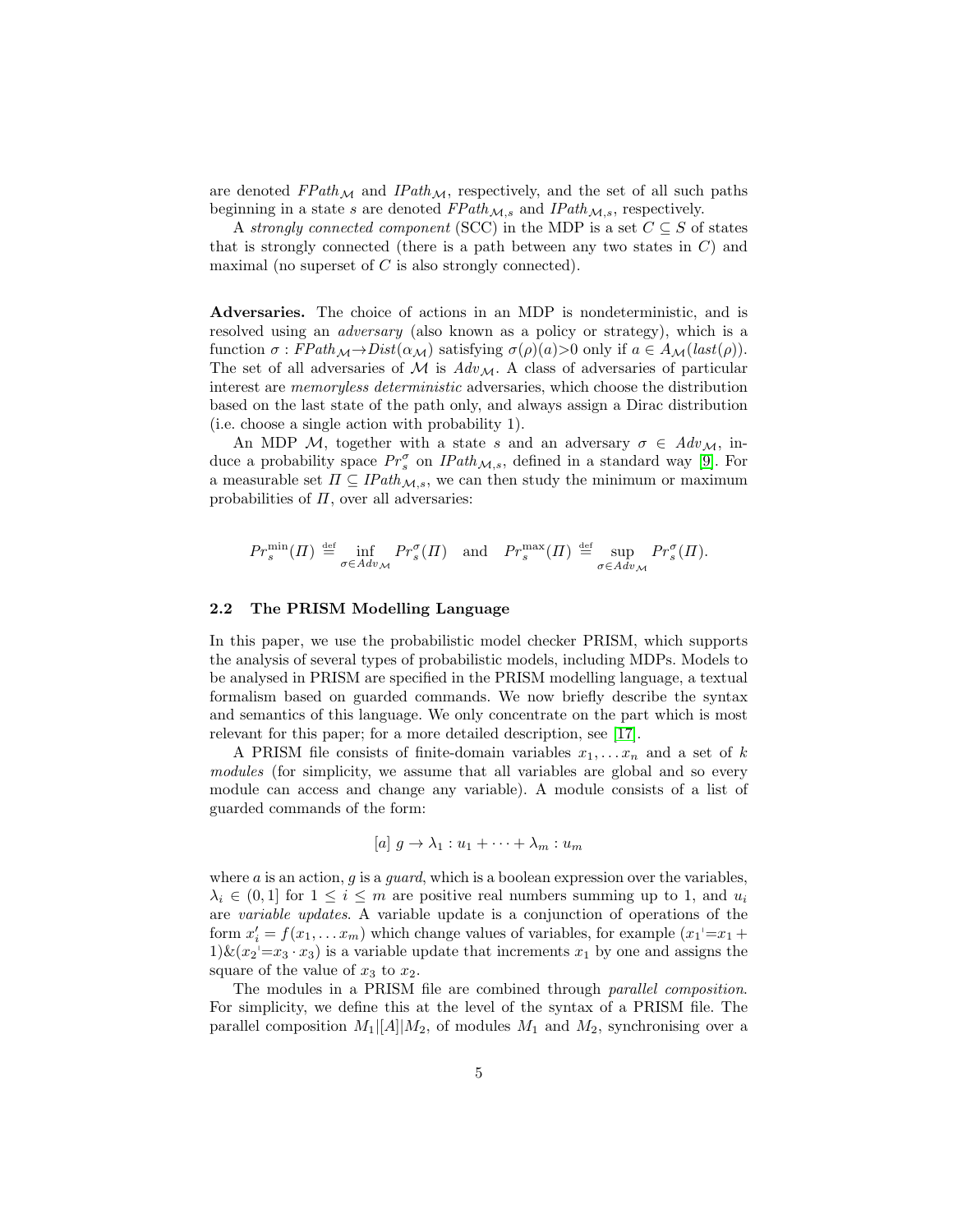set of actions A, consists of all commands of  $M_1$  and  $M_2$  which are not labelled with an action from A and commands of the form:

$$
[a] g\&g' \rightarrow \sum_{i=1}^{n} \sum_{j=1}^{m} \lambda_i \cdot \lambda_j : u_i \& u'_j
$$

where  $[a]$   $g \to \lambda_1 : u_1 + \cdots + \lambda_n : u_n$  and  $[a]$   $g' \to \lambda'_1 : u'_1 + \cdots + \lambda'_m : u'_m$  are commands of  $M_1$  and  $M_2$ , and  $a \in A$ .

A PRISM file determines a system module, which is the parallel composition  $M_1|[A_1]|M_2|[A_2]\cdots[A_{k-1}]|M_k$  of all modules  $M_1,\ldots M_k$  in the file, where  $A_i$  is defined inductively as the intersection of the sets of actions of  $M_1|[A_1]| \cdots M_i$  and  $M_{i+1}$ . The semantics of the PRISM file is then given by defining the MDP that corresponds to the system module M. This is an MDP  $\mathcal{M} = (S, \overline{s}, \alpha_{\mathcal{M}}, \delta_{\mathcal{M}}, L)$ defined as follows. Let  $x_1, \ldots x_n$  be all variables of M and  $V_1, \ldots V_n$  their possible values. We put  $S = V_1 \times \cdots V_n$ ,  $\overline{s} = (\overline{v}_1, \ldots \overline{v}_n)$ , where  $\overline{v}_i$  is the initial value of the variable  $x_i$ , and let  $\alpha_{\mathcal{M}}$  be equal to the set of all actions of all commands in M. The transition function  $\delta_{\mathcal{M}}$  is defined in terms of  $\mathcal{M}$ 's commands. Since we work in this paper with MDPs, we will make the assumption that, for each state  $(v_1, \ldots, v_n)$  and action a, there is at most one a-labelled command of M whose guard g is satisfied in  $(v_1, \ldots, v_n)$ , i.e., where  $g[v_1/x_1, \ldots v_n/x_n]$  evaluates to true. Then,  $\delta_{\mathcal{M}}((v_1, \ldots v_n), a)$  is defined for a state  $(v_1, \ldots, v_n)$  if and only if such a command exists. When it does, let this (unique) command be:

$$
c \equiv [a] g \to \lambda_1 : u_1 + \cdots + \lambda_m : u_m
$$

We define  $\delta_{\mathcal{M}}((v_1, \ldots v_n), a)$  to be equal to the distribution d which, for each state  $(v'_1, \ldots v'_n)$ , assigns probability equal to the sum of values  $\lambda_i$  for  $1 \leq i \leq m$ such that applying update  $u_i$  to variable values  $(v_1, \ldots v_n)$  gives  $(v'_1, \ldots v'_n)$ .

Lastly, the labelling function  $L$  is also defined in the PRISM file as a set of atomic propositions, each with a corresponding predicate over the variables  $x_1, \ldots, x_n$ , that defines the set of states that satisfy it.

#### 2.3 Computing Reachability Probabilities

In this paper, we aim at computing the minimum and maximum probability of reaching a given set of states. This problem forms the basis for verifying various commonly used temporal logics, such as PCTL and LTL, against MDPs. Formally, for a set  $T \subseteq S$ , we define  $\Diamond T = \{ \pi \subseteq \text{IPath}_{\mathcal{M},s} \mid \pi \text{ contains a state of } T \}$ , and compute the values  $Pr_s^{\min}(\lozenge T)$  and  $Pr_s^{\max}(\lozenge T)$ .

Common methods for computing these probabilities are value iteration, which is an approximate iterative numerical solution method, and policy iteration, which analyses a sequence of adversaries with increasing/decreasing probabilities. We briefly explain how these techniques are used for computing  $Pr_s^{\max}(\Diamond T)$ ; the case  $Pr_s^{\min}(\lozenge T)$  is similar.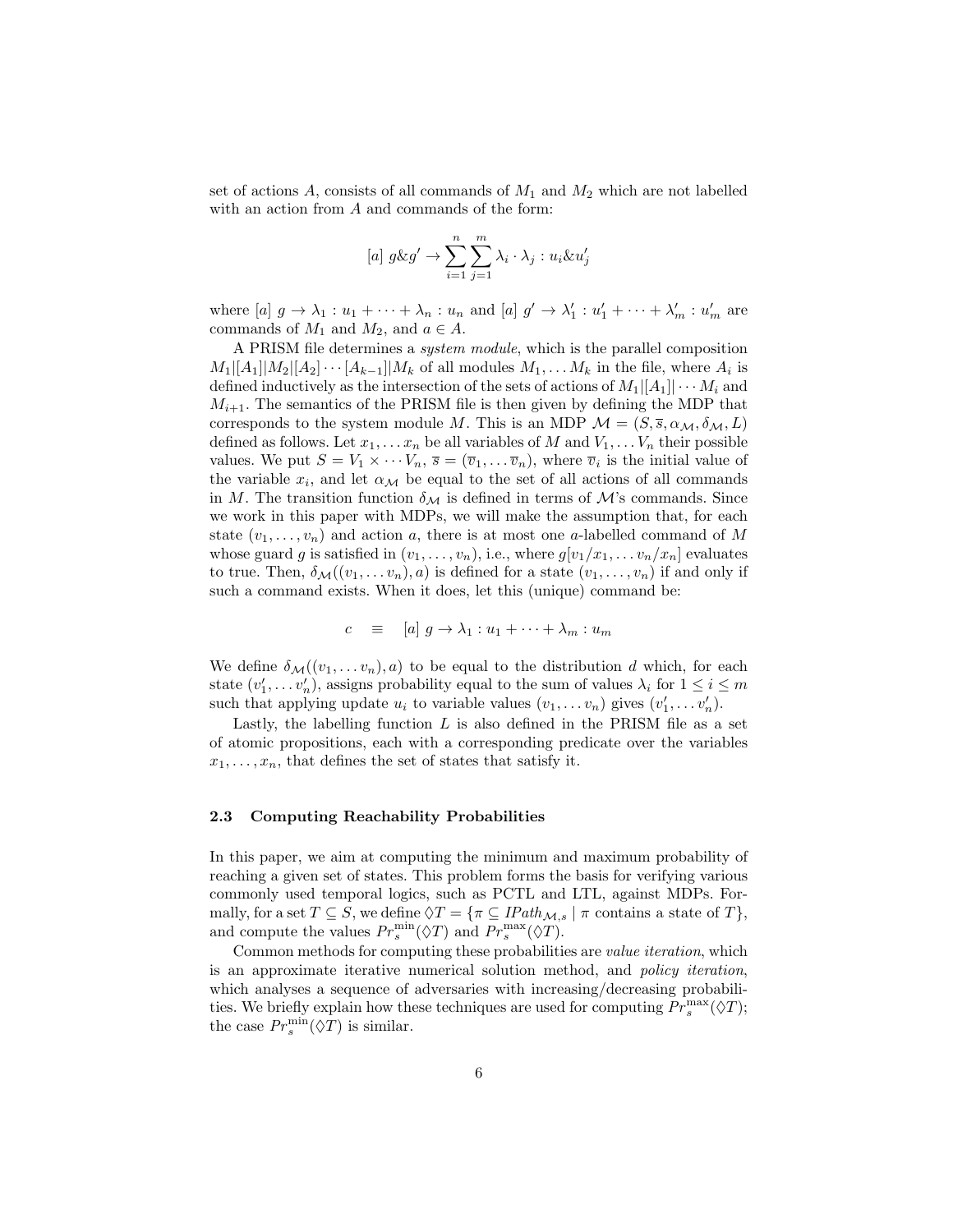**Value Iteration.** The value iteration technique relies on the fact that  $Pr_s^{\max}(\Diamond T)$  =  $\lim_{n\to\infty} x_s^n$  where  $x_s^n$  is equal to 1 if  $s \in T$ , to 0 if  $n = 0$ , and to:

$$
\max_{a \in A} \sum_{s' \in S} \delta_{\mathcal{M}}(s, a)(s') \cdot x_s^{n-1}
$$

otherwise. In order to get a sufficient approximation, the numbers  $x_s^n$  can be computed for suitably large n.

Policy Iteration. In policy iteration, we start with an arbitrary memoryless deterministic adversary  $\sigma$  and compute the probabilities  $Pr_s^{\sigma}(\Diamond T)$ . Then, we determine whether  $\sigma$  is optimal by checking that:

$$
Pr_s^{\sigma}(\lozenge T) \ge \max_{a \in A} \sum_{s' \in S} \delta_{\mathcal{M}}(s, a)(s') \cdot Pr_{s'}^{\sigma}(\lozenge T)
$$

for all  $s \in S \setminus T$ . If  $\sigma$  is not optimal, then a new memoryless deterministic adversary is chosen by picking  $\arg \max_{a \in A} \sum_{s' \in S} \delta_{\mathcal{M}}(s, a)(s') \cdot Pr_{s'}^{\sigma}(\Diamond T)$  in each  $s \in S$ , and policy iteration continues from the beginning with the new adversary. If  $\sigma$  is found to be optimal, then the equality  $Pr_s^{\sigma}(\Diamond T) = Pr_s^{\max}(\Diamond T)$  holds.

Again, in practice, we often do not compute the values  $Pr_s^{\sigma}(\lozenge T)$  precisely, but approximate them using a variant of value iteration for a fixed adversary.

## 3 Incremental Model Construction

The first phase of verifying a probabilistic system typically involves construction of the probabilistic model to be analysed, i.e. an exhaustive exploration of its state space, based on a high-level model description. In many cases, model construction plays a significant role in the overall performance of a model checker, so it is important to consider techniques for improving model construction time.

In this paper, we focus on models described in the PRISM modelling language. The costly part of model construction is the evaluation of commands and subsequent creation of new states in the MDP being built. We outline a novel method for incremental model construction that is designed to operate after relatively small runtime changes to the structure of the MDP. At the level of the high-level model description, we assume that these changes are made by altering parameters of the PRISM model. These are constants from the model description whose value is not determined until runtime. We only consider changes in parameters that occur in guards of commands, which is a common scenario in practice. For simplicity, we do not consider parameters that affect transition probabilities values. Such changes could be handled using the techniques described in [\[14\]](#page-14-3).

The proposed technique is implemented as an extension of the model construction phase of PRISM's explicit-state model checking engine. This builds an MDP from a PRISM model, based a systematic exploration of its state-space from the initial state using a variant of depth-first-search (DFS). Whenever a new state is discovered, all commands are evaluated for the given state. If a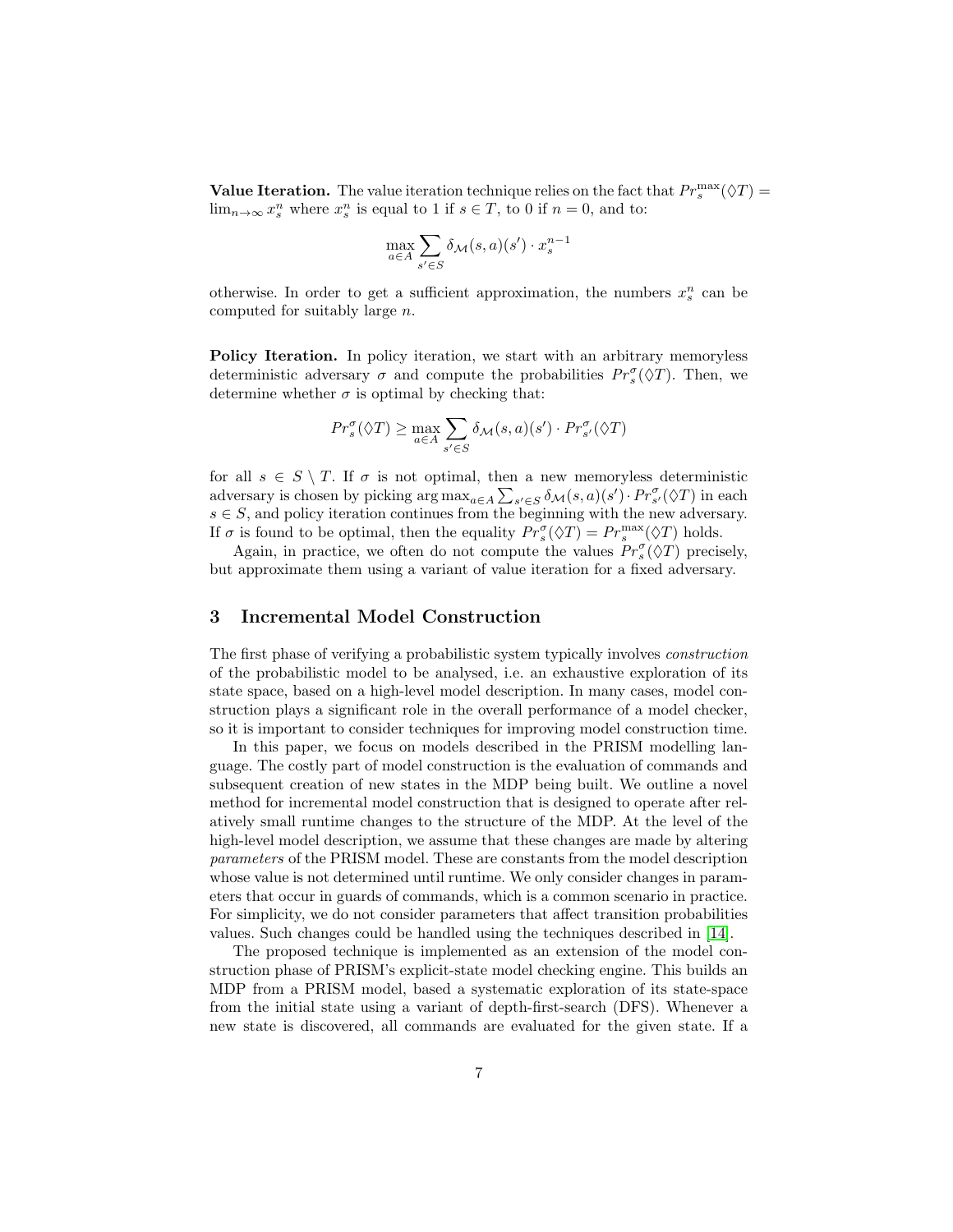guard of the command is satisfied, then all updates are performed to find the state's successors. The basic idea of our incremental method is to infer the subset of states needing to be rebuilt, reducing the number of commands to be re-evaluated.

We illustrate our approach using an example: a PRISM model [\[11\]](#page-14-8) of the previously mentioned Zeroconf protocol. The PRISM model description is presented in Figure [2.](#page-7-0) Parameters of the model are given as undefined constants. The constant N represents the number of the devices in the network and the constant K represents the number of probes. We describe the case for changes to K only, but our algorithm supports an arbitrary number of parameters.

```
1 : mdp
{\bf 2} :
3 : // CONSTANTS
4: const int N; // number of abstract hosts<br>5: const int K; // number of probes to send
6 : const double loss; // probability of message loss
7 :
8 : // PROBABILITIES
9 : const double old = N/65024; // probability pick an ip address being used
10 : const double new = (1 - old); // probability pick a new ip address11 :
12: ...13 :
14 : module environment
15 :
16: ...
17 :
18 : endmodule
19 :
20: module host021 :
22: probes: [0..K];23 :
24: ...25 :
26 : // send probe<br>27 · [send] l=2 \; \& \; \tau27 : [send] l=2 \& x=2 \& probes\lt K \to (x'=0) \& (probes' = probes + 1);28 : \frac{1}{2} sent K probes and waited 2 seconds<br>29 · \left[1\right] = 2 \& x = 2 \& probes=K \rightarrow \left[1' = 3\right] \&29 : [|l=2 \& x=2 \& probes=K \rightarrow (l'=3) \& (probes'=0) \& (coll'=0) \& (x'=0);30\, :
31:.
32 :
33 : endmodule
```
<span id="page-7-0"></span>Fig. 2. Fragments of a PRISM model of the Zeroconf protocol [\[11\]](#page-14-8).

Let us consider the scenario where we have model  $\mathcal{M}_1 = (S_1, \overline{s}_1, \alpha_{\mathcal{M}_1}, \delta_{\mathcal{M}_1}, L_1)$ obtained for  $K = k_1$  in memory and we want to build a new model  $\mathcal{M}_2$  $(S_2, \overline{s}_2, \alpha_{\mathcal{M}_2}, \delta_{\mathcal{M}_2}, L_2)$  for  $K = k_2$ . The pseudocode for our approach can be found in Algorithm [1.](#page-9-0)

The algorithm starts with undefined constant  $K$  in the *undefined constants* variable. By executing function get affected guards, we obtain all guards that contain undefined constants. For the Zeroconf case study we obtain guards that can be found in lines 27 and 29 and for convenience we will call them  $g_1, g_2$  (in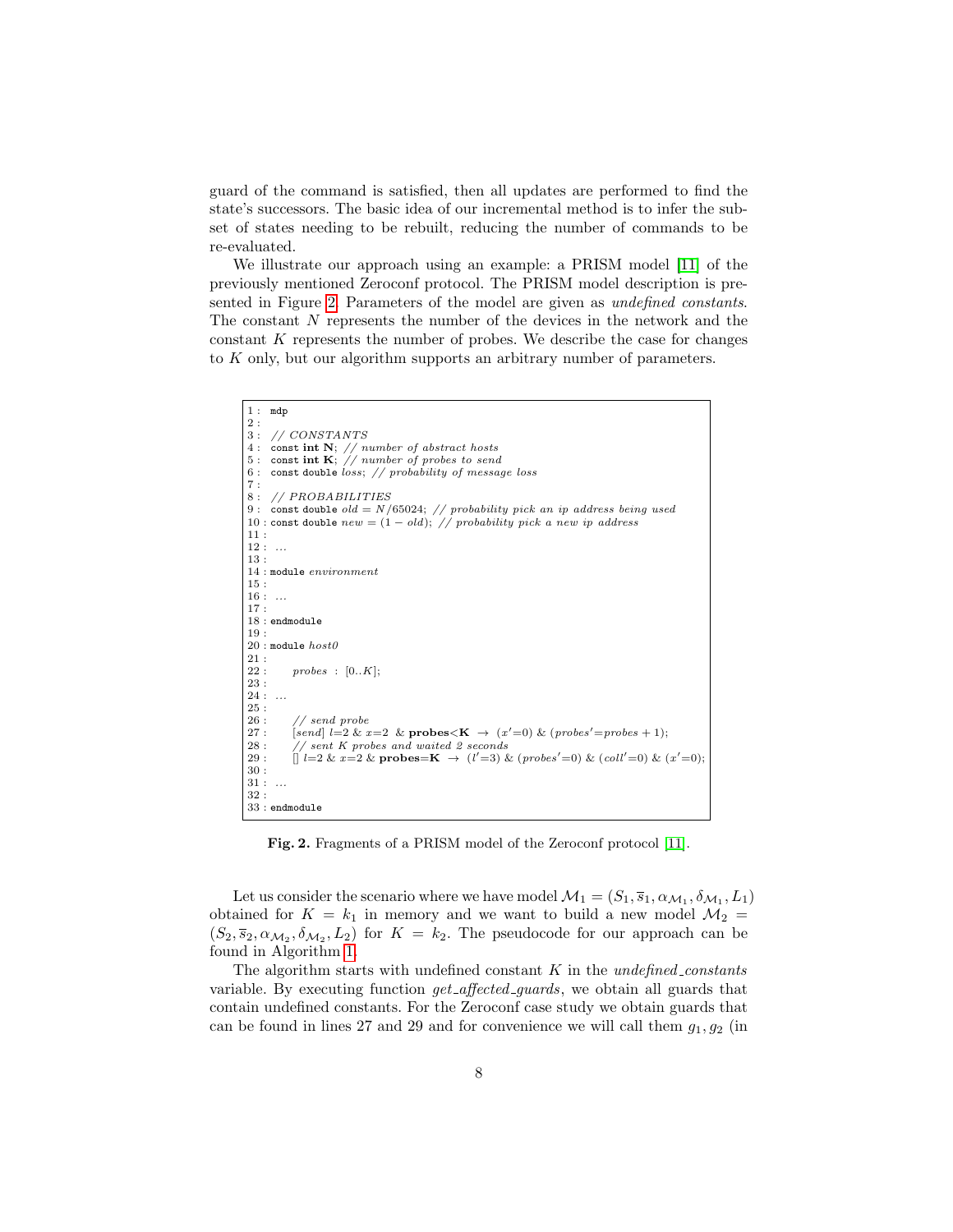the example, these commands have probability 1, but this is not a limitation of our approach).

In each of the guards, there exists a variable which is in a relation with the undefined constant K. Guards  $g_1, g_2$  share variable *probes* with two corresponding relations:  $probes < K$  and  $probes = K$ . We obtain such variables by calling get depended variables() and store them in variable vars.

The most important observation at this point is that, in order to build the model  $\mathcal{M}_2$  for  $K = k_2$ , we do not need to re-evaluate commands in all states: it is sufficient to examine states from  $\mathcal{M}_1$  that satisfied  $g_1, g_2$  for  $K = k_1$  but no longer satisfy for  $K = k_2$ , and states that now satisfy  $g_1, g_2$  for  $K = k_2$ . To find such states we need to compute bounds on the values of *probes* for  $K = k_1$  and  $K = k_2$ .

The task of finding bounds on a variable that is part of a guard is essentially equivalent to non-linear arithmetic involving transcendental functions which is in general undecidable [\[8\]](#page-14-9). Fortunately, for a large subset of practical problems, including various PRISM case studies that we have analysed, this can be accomplished using an SMT solver over the theory of linear arithmetic. In fact, for many common classes of expressions (such as this example) we can extract the bounds directly.

In our example, to compute bounds for  $K = k_1$  we use function  $old\_min\_max()$ and obtain probes  $\in [0, k_1)$  for  $g_1$  and probes  $\in [k_1, k_1]$  for  $g_2$ . To obtain bounds when  $K = k_2$  we call new min max() and obtain probes  $\in [0, k_2)$  and probes  $\in [k_2, k_2]$ . To find all states that satisfy guard  $g_1$  for  $K = k_1$  and  $K = k_2$ we do a state space search using the bound  $probes \in ([0, k_1) \cap [0, k_2))$  and store the discovered states in variable all. In the variable same, we keep states that satisfy the given guard for  $K = k_1$  and still satisfy for  $K = k_2$ . Such states can be found by using a bound that is a conjunction on respective intervals i.e.  $probes \in ([0, k_1) \cap [0, k_2))$  for  $g_1$ . All the states that need to be re-evaluated can be found in the set all  $\setminus$  same which is stored in variable reexplore. The same process is subsequently repeated for guard  $q_2$ .

In the last step, we forward all states from reexplore to the non-incremental model construction algorithm. During the re-evalution, we may remove some transitions and make some parts of the state of  $\mathcal{M}_2$  unreachable. As  $\mathcal{M}_2$  must not contain any unreachable states we could use algorithms that provide dynamic reachability [\[18\]](#page-14-10). As our model checking algorithms will perform a decomposition of  $\mathcal{M}_2$  into strongly connected components (SCCs), we use them to detect any unreachable states.

The most costly part of the algorithm is the  $find\_states()$  function since, in the worst case, it has to traverse the whole state space to find states that satisfy a given bound. In practice, case studies often have only a small number of dependent variables and, by keeping state space ordered by a given variable and using binary search, we can significantly speed up the search process.

To conclude this section, we provide a formal proof of the correctness of Algorithm [1.](#page-9-0)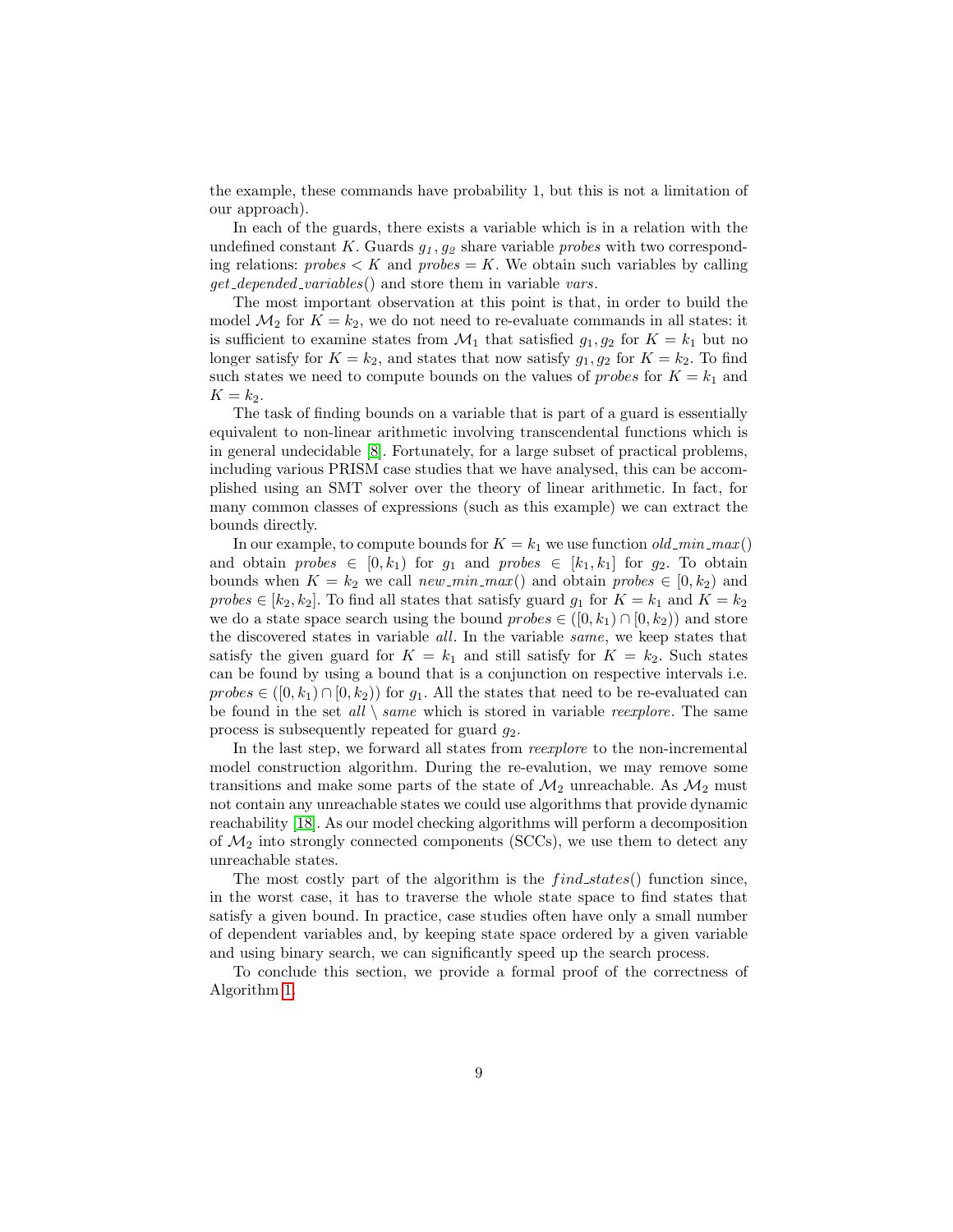Algorithm 1 Incremental model construction

```
1: guards \leftarrow get_affected_guards(undefined_constants)
 2: recr\rightharpoonup \emptyset3: for each q in quards do
 4: vars \leftarrow get_depended_variables(g, undefined_constants)
 5: for each v in vars do
 6: old = find\_states(v, old\_min\_max(q, v))7: new = find\_states(v, new\_min\_max(g, v))8: same \leftarrow old \cap new9: all \leftarrow old \cup new10: reexplore \leftarrow reexplore \cup (all \setminus same)11: end for
12: end for
13: model \leftarrow model_{constraint}(model, reexplore)14: model \leftarrow reachability(model)
```
**Theorem 1.** The incremental model construction algorithm constructs the same state space as the non incremental algorithm.

Proof. The key idea behind the proof is to firstly prove that variable reexplore contains all the states from  $S_1$  that may gain or lose a transition in  $S_2$ , i.e. for every  $s \in S_1$ , whenever  $\delta_{\mathcal{M}_1}(s) \neq \delta_{\mathcal{M}_2}(s)$ , then  $s \in \text{recr, Subsequently, we}$ have to prove that all new states in  $S_2$ , i.e.  $s \in (S_2 \setminus S_1)$ , are reachable on a path going through one of the states in reexplore or on a path that starts in a new initial state and consists only of states that belong to  $S_2 \setminus S_1$ . Lastly, we need to prove that  $S_2$  does not contain any unreachable states.

<span id="page-9-1"></span>**Lemma 1.** For every  $s \in S_1$ , whenever  $\delta_{\mathcal{M}_1}(s) \neq \delta_{\mathcal{M}_2}(s)$ , then  $s \in \text{recphere}$ .

Proof. We give a proof by contradiction for the case when we add a transition; removing a transition can be handled in a similar way. Let us assume there exists a state  $s \in S_1$  satisfying  $\delta_{\mathcal{M}_1}(s) \neq \delta_{\mathcal{M}_2}(s)$  but not contained in *reexplore*. When a new transition is added in a state  $s \in S_1 \cap S_2$  there must exist a guard  $g'$  in  $\mathcal{M}_2$  satisfying state s and a syntactically equivalent guard g in  $\mathcal{M}_1$  that is not satisfied in state s. Each guard consists of boolean expressions and there exists expression  $e \in g$  such that e was not satisfied by s but its syntactically equivalent expression  $e' \in g'$  is satisfied by s. Bound b on each variable contained in e is returned by  $old\_min\_max()$  and bound b' on the same variable contained in  $e'$ is returned by  $new\_min\_max()$ . As s does not satisfy b but satisfies b' from the definition of lines 8, 9, 10, s is going to be included in reexplore which contradicts our initial assumption.

**Lemma 2.** All new states in  $S_2$ , i.e.  $s \in (S_2 \backslash S_1)$ , are reachable on a path going through one of the states in reexplore, or on a path that starts in a new initial state and consist only of states that belong to  $S_2 \setminus S_1$ .

*Proof.* Paths that start in a new initial state  $(\bar{s}_{M_2} \neq \bar{s}_{M_1})$  and consists, only of states in  $S_2 \setminus S_1$ , are handled by the non-incremental algorithm, so the proof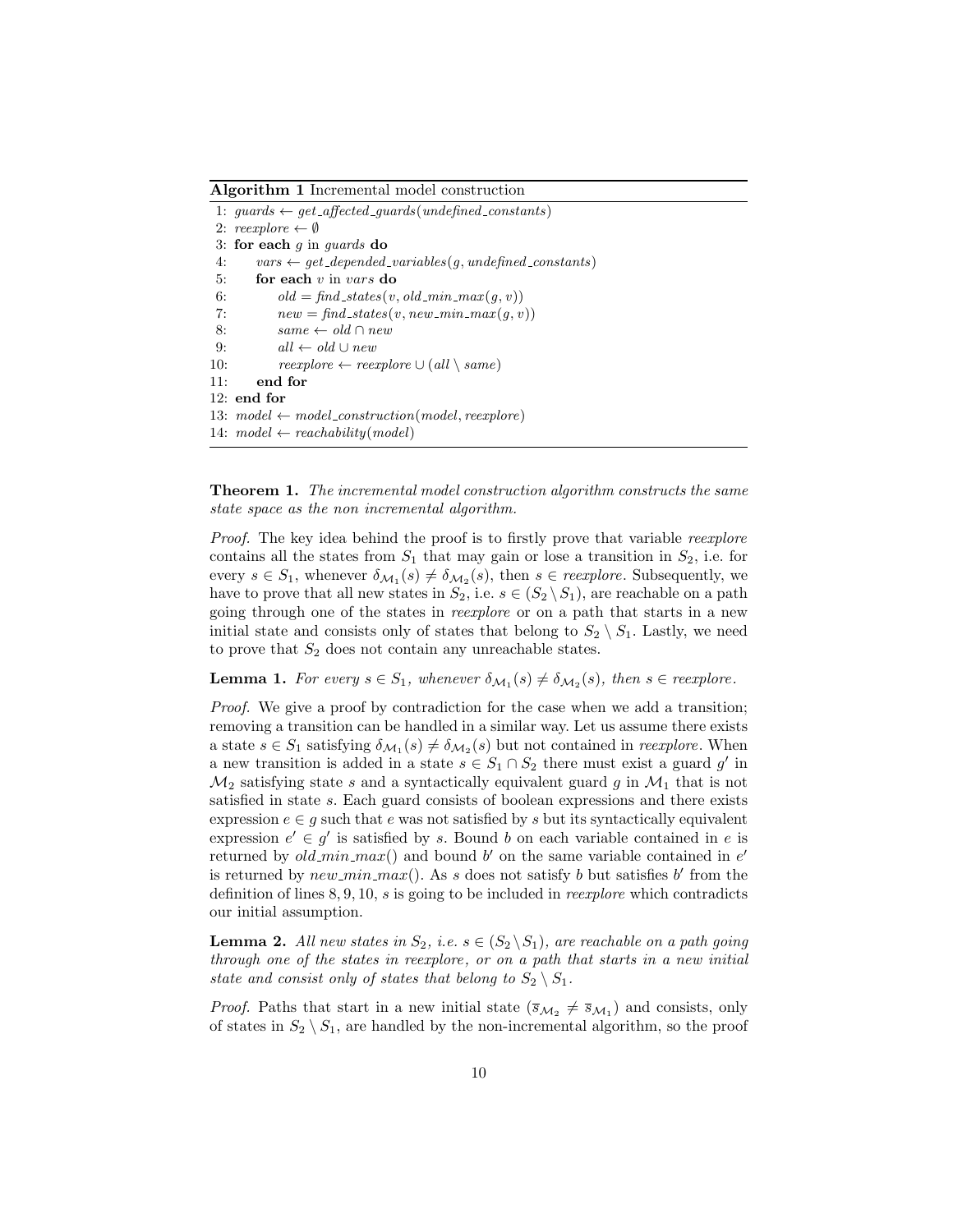follows directly. For new states reachable on paths going through reexplore we will prove existence of such paths by contradiction. Let us assume that a new state  $s \in (S_2 \setminus S_1)$  is reachable on a path that does not include any state from reexplore. As this path cannot contain states in  $S_2 \setminus S_1$  only (as this case is covered by the first part of the proof), we move backwards on this path and find state  $s \in S_1$  and its successor on a path  $s' \in (S_2 \setminus S_1)$ . For such state s there exists an action  $a \in A_{\mathcal{M}_2}(s)$  such that  $\delta_{\mathcal{M}_2}(s, a)(s') > 0$ . As  $s' \notin S_1$  we have that  $\delta_{\mathcal{M}_1}(s, a)(s') = 0$ , and from Lemma [1](#page-9-1) we know that state s has to belong to reexplore which contradicts our assumption.

**Lemma 3.**  $S_2$  does not contain any unreachable states.

Proof. Follows trivially from the definition of reachability function.

## 4 Incremental Quantitative Verification

Next, we consider incremental techniques for verifying MDPs. As discussed earlier, the key part of verifying quantitative properties reduces to a numerical computation phase which determines the minimum or maximum probability of reaching a set of target states, using techniques such as value iteration and policy iteration.

#### 4.1 SCC-based Policy Iteration

Previous incremental verification techniques for MDPs [\[14\]](#page-14-3) were based on the use of value iteration, applied to a decomposition of the the model into its strongly connected components (SCCs) [\[3\]](#page-13-4). These methods are not directly applicable to the scenarios we consider in this paper since, unlike [\[14\]](#page-14-3), we permit structural changes to be made to the MDP. Instead, we propose an SCC-based version of policy iteration.

As in SCC-based value iteration, we first decompose the state space of the MDP into SCCs. Given an MDP  $(S, \overline{s}, \alpha_{\mathcal{M}}, \delta_{\mathcal{M}}, L)$ , we partition S into the set of SCCs  $C_1, C_2, \ldots, C_m$  such that  $C_i \subseteq S$  for all  $1 \leq i \leq m, C_i \neq C_j$  for all  $1 \leq i \neq j \leq m$  and  $\bigcup_i C_i = S$ . Then, we use policy iteration, instead of value iteration, to compute the probabilities for each SCC. Our experimental results show that SCC-based policy iteration outperforms SCC-based value iteration on certain case studies. As discussed in [\[14\]](#page-14-3), independent SCCs can be processed in parallel to utilise advantage of multi-cores architecture in modern CPUs. In addition, the Tarjan order proposed in [\[15\]](#page-14-11) has also been found useful for SCCbased policy iteration. For an SCC, the Tarjan order among states is the one in which states are visited by the Tarjan's algorithm during SCC decomposition. Compared to the order generated by model construction, using this order during policy iteration reduces the running time.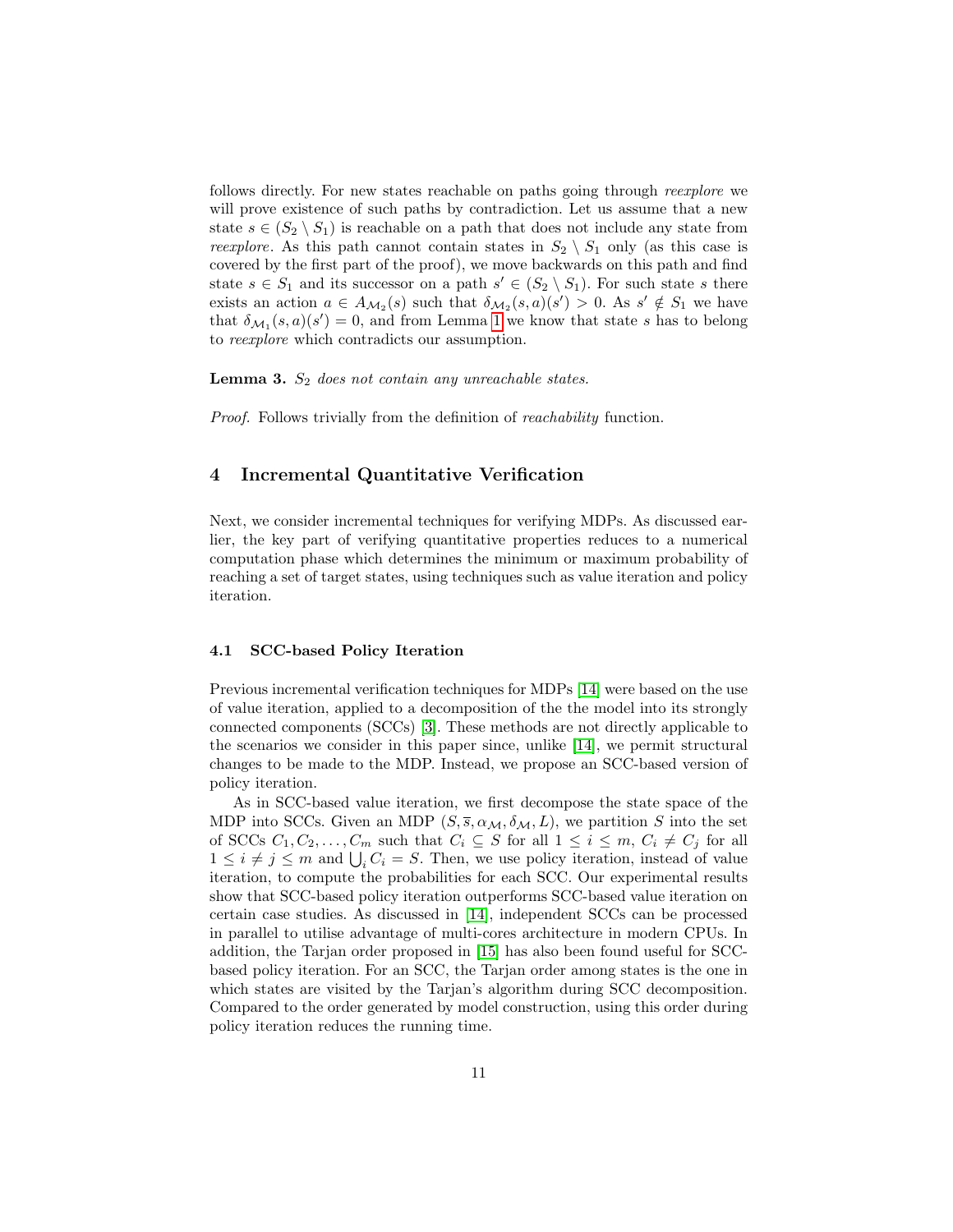#### 4.2 Incremental Policy Iteration

Although policy iteration can use arbitrary memoryless deterministic adversary as a starting point, a good starting adversary can reduce the number of iterations performed before policy iteration terminates. An extreme example is that the starting adversary is already optimal with respect to the reachability probability. In this case, only one iteration is needed. However, it is hard to predict an optimal adversary. A common practice is to choose the first action  $a \in A_{\mathcal{M}}(s)$ if  $A_{\mathcal{M}}(s)$  is ordered, or randomly choose an action in  $A_{\mathcal{M}}(s)$ , for each state s, when constructing the starting adversary.

For incremental policy iteration, we can use the results from the previous round of verification to guide the selection of the starting adversary. Let  $\mathcal{M}_1 =$  $(S_1, \overline{s}_1, \alpha_{\mathcal{M}_1}, \delta_{\mathcal{M}_1}, L_1)$  be an MDP and  $\sigma_1$  an optimal adversary computed by policy iteration on  $\mathcal{M}_1$ . Let  $\mathcal{M}_2 = (S_2, \overline{s}_2, \alpha_{\mathcal{M}_1}, \delta_{\mathcal{M}_2}, L_2)$  be the MDP that is constructed incrementally from  $\mathcal{M}_1$  according to a new set of parameter values. Let  $S' \subseteq S_1 \cap S_2$  be the set of states such that for all  $s \in S'$ :

- 1.  $A_{\mathcal{M}_1}(s) = A_{\mathcal{M}_2}(s),$ 2. for each  $a \in A_{\mathcal{M}_2}(s)$ ,
	- (a)  $\delta_{\mathcal{M}_1}(s, a)(s') = \delta_{\mathcal{M}_2}(s, a)(s')$  for each  $s' \in S'$ ,
	- (b)  $\delta_{\mathcal{M}_1}(s, a)(s') = 0$  for each  $s' \in S_1 \backslash S'$ ,
	- (c)  $\delta_{\mathcal{M}_2}(s, a)(s') = 0$  for each  $s' \in S_2 \backslash S'$ .

Intuitively,  $S'$  is the set of states that have same outgoing transitions in both  $\mathcal{M}_1$  and  $\mathcal{M}_2$ . In incremental policy iteration, we set  $\sigma_2(s) = \sigma_1(s)$  for each state  $s \in S'$ , where  $\sigma_2$  is the starting adversary when we apply policy iteration to  $\mathcal{M}_2$ . The reason for doing this is that the two models could have similar behaviour in those states that are affected by the change of parameter values. For states outside  $S'$ , we use the same strategy as that in normal policy iteration.

## 5 Experiments

We implemented our techniques in an extension of PRISM, using its explicitstate model checking engine. We evaluate our techniques on four case studies:

- zeroconf : a model of Zeroconf dynamic configuration protocol [\[11\]](#page-14-8) for a device obtaining an IPv4 address from a network with  $N$  existing devices by sending  $K$  probes. The property being checked is "the maximum probability" of the host not getting a fresh IP address in the end".
- mer: a model of the flight software for JPL's Mars Exploration Rover [\[6\]](#page-13-5), where N threads compete for a set of resources. The property being checked is "the maximum probability that mutual exclusion is not violated within 2 cycles of system execution".
- consensus: a model of the shared coin protocol with K rounds of coin flips used in the randomised consensus algorithm  $[12]$  for N processes. The property being checked is "the maximum probability that the protocol terminates without reaching consensus".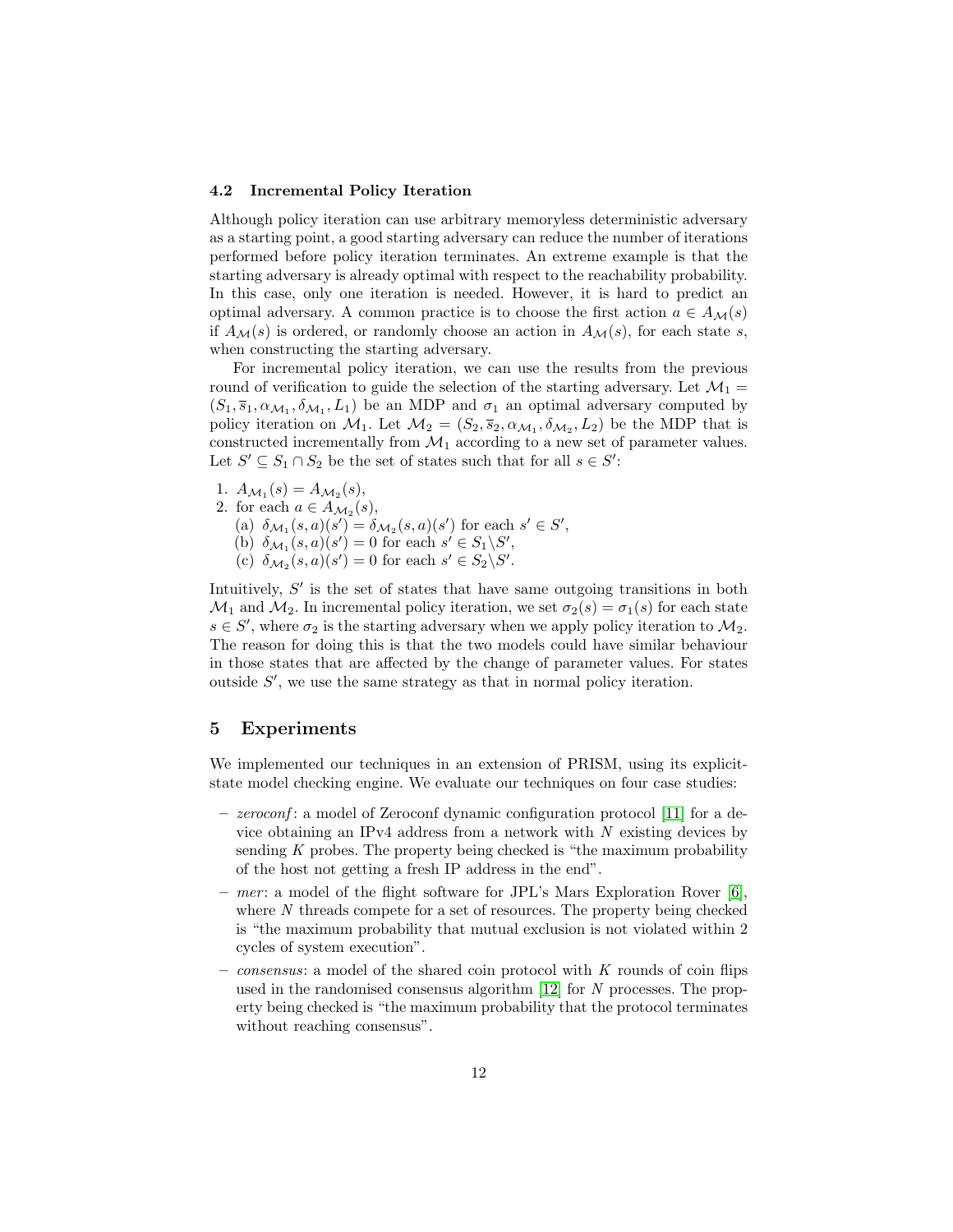$-$  firewire: a model of the tree identify protocol of the IEEE 1394 (FireWire) procotol [\[13\]](#page-14-13). The property being checked is "the maximum probability of choosing a leader within the deadline".

Experiments were conducted on a PC with an 2.8GHz Xeon processor and 32GB of RAM, running Fedora 14, taking the form of running a series of verifications where a model parameter was increased each time. Tables 1 and 2 show the parameter ranges, the sizes of the resulting models, and the total time required to perform model construction and verification for all models, in both incremental and non-incremental fashion. The overhead on memory usage is negligible for both algorithms, and thus omitted.

The incremental model construction algorithm performs better than the standard PRISM model construction algorithm on each case study. The factor that has the greatest influence on the performance, is the number of states that needs to be added between each experiment. The largest number of states is added for zeroconf and for this case study improvements are only 2-fold. The smallest number of states added between experiments happens for firewire case study, but because of larger number of experiments we observe better results for the mer case study where improvements are almost 10-fold.

Table 2 contains results for improved model checking algorithms. For formatting reasons we used VI and PI for value iteration and policy iteration. SCC-based policy iteration performs better for each case study than the original algorithms. When compared to SCC-based value iteration, we see improvements only for the consensus case study. Incremental policy iteration performs better than SCC-based policy iteration in almost every case. The best results are obtained for the zeroconf case study where we can observe almost 2-fold speedup. A small slowdown can be observed for one case in zeroconf and firewire. Comparing to SCC-based value iteration, incremental policy iteration in most cases performs similarly, with slowdown for zeroconf and 2-fold speed-up for consensus.

| Model                    |             |                 | Time(s)            |                    |  |  |
|--------------------------|-------------|-----------------|--------------------|--------------------|--|--|
| Name                     | Parameters  | States $[10^3]$ | Original           | Incremental        |  |  |
|                          |             |                 | model construction | Model Construction |  |  |
| zeroconf<br>[N, K]       | $10,1-5$    | 32-496          | 15.9               | 12.3               |  |  |
|                          | 10,10-20    | 3002-5812       | 859.7              | 320.2              |  |  |
|                          | 60000,1-5   | 32-496          | 16.2               | 11.6               |  |  |
|                          | 60000,10-20 | 3002-5812       | 853.9              | 313.7              |  |  |
| mer<br>$\lceil N \rceil$ | $1 - 100$   | 8-592           | 429.5              | 44.3               |  |  |
|                          | 200-300     | 1183-1774       | 2352.4             | 192.5              |  |  |
|                          | 400-500     | 2364-2955       | 4375.7             | 358.3              |  |  |
| consensus<br>[N, K]      | $2,1-40$    | $1 - 56$        | 0.8                | 0.4                |  |  |
|                          | 2,80-120    | $10 - 15$       | 2.3                | 0.9                |  |  |
|                          | $4,1-20$    | $12 - 20$       | 15.5               | 4.8                |  |  |
| firewire<br>[deadline]   | 1000-1050   | 369-398         | 62.3               | 10.3               |  |  |
|                          | 2000-2050   | 970-1000        | 160.5              | 25.7               |  |  |
|                          | 3000-3050   | 1571-1601       | 265.7              | 42.4               |  |  |

Table 1. Performance comparison for incremental model construction.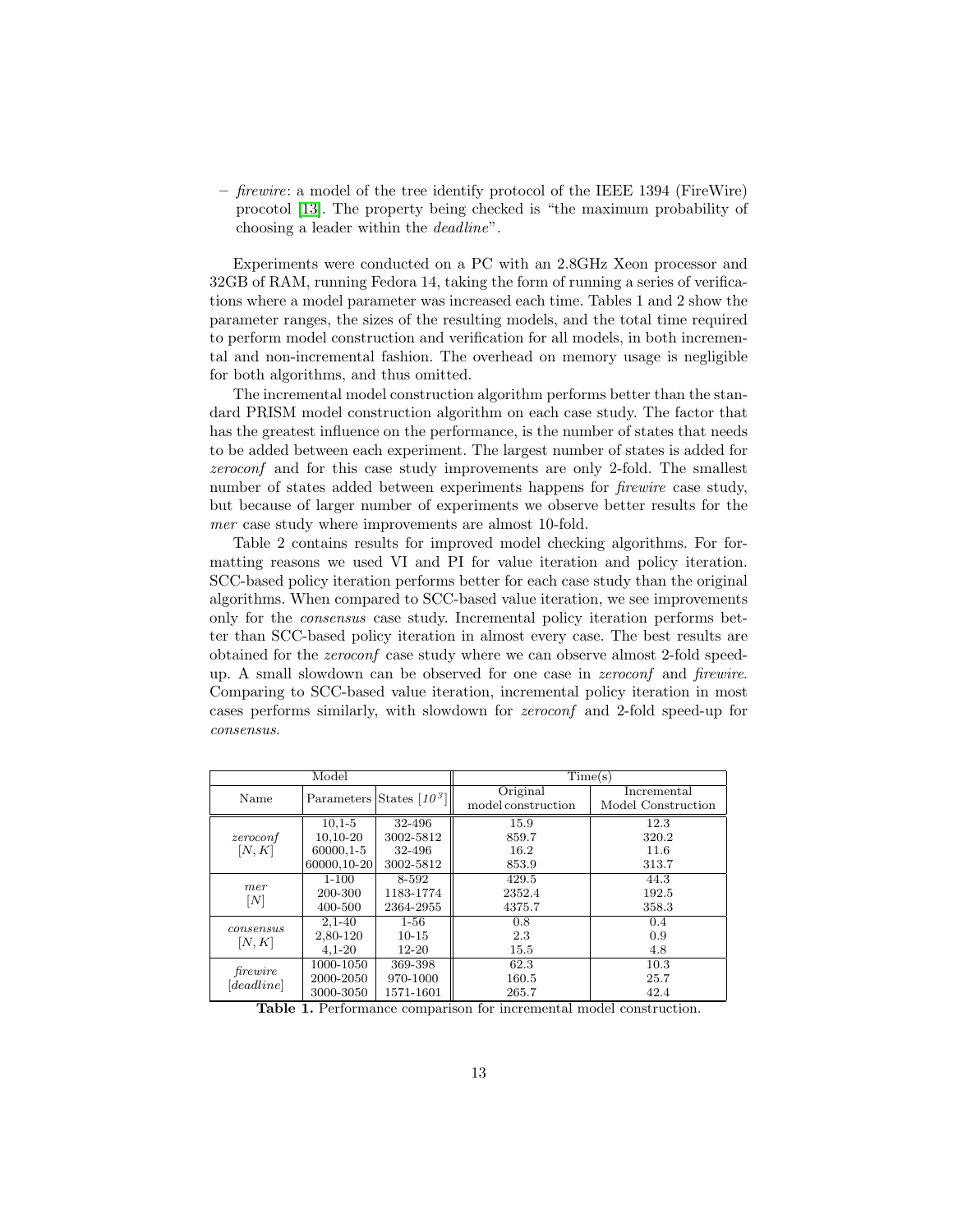| Model                  |             |               | Time(s)  |          |              |              |             |  |
|------------------------|-------------|---------------|----------|----------|--------------|--------------|-------------|--|
|                        |             |               | Original | Original | SCC<br>Based | SCC<br>Based | Incremental |  |
| Name                   | Parameters  | <b>States</b> | VI       | РI       | VI           | РI           | РI          |  |
| zeroconf<br>[N,K]      | $10.1 - 5$  | 32-496        | 56.6     | 58.1     | 8.6          | 10.6         | 8.5         |  |
|                        | 10,10-20    | 3002-5812     | 5020.2   | 5516.6   | 273.9        | 1859.1       | 1329.2      |  |
|                        | 60000,1-5   | 32-496        | 133.7    | 332.1    | 13.2         | 49.7         | 50.9        |  |
|                        | 60000,10-20 | 3002-5812     | 10242    | 16844.1  | 801.6        | 9333.9       | 4218.4      |  |
| mer<br>[N]             | $1 - 100$   | 8-592         | 82.8     | 85.4     | 65.7         | 70.5         | 65.5        |  |
|                        | 200-300     | 1183-1774     | 464.2    | 480.9    | 371.1        | 400.6        | 369.7       |  |
|                        | 400-500     | 2364-2955     | 841.7    | 885.1    | 646.5        | 695.9        | 683.3       |  |
| consensus<br>[N, K]    | $2,1-40$    | $1 - 56$      | 249.6    | 160.6    | 50.1         | 33.6         | 23.2        |  |
|                        | 2,80-120    | $10 - 15$     | 12148.5  | 6881.3   | 2286         | 1235.8       | 900.1       |  |
|                        | $4,1-20$    | $12 - 20$     | 7188.6   | 4557.4   | 1058.3       | 1029.1       | 666.5       |  |
| firewire<br>[deadline] | 1000-1050   | 369-398       | 282.9    | 277.5    | 39.3         | 38.5         | 37.7        |  |
|                        | 2000-2050   | 970-1000      | 711.7    | 710.5    | 97.8         | 99.7         | 97          |  |
|                        | 3000-3050   | 1571-1601     | 1175.4   | 1160.8   | 176.4        | 174          | 181.6       |  |

Table 2. Performance comparison for incremental model checking.

## 6 Conclusions

We have described ongoing work to develop incremental verification techniques for Markov decision processes, aimed at improving the efficiency of runtime methods for systems with probabilistic behaviour. Future directions include evaluating presented techniques on a deployed adaptive system and improving system reconfiguration using policies obtained from model checking.

Acknowledgements The authors are part supported by ERC Advanced Grant VERIWARE, EU FP7 project CONNECT and EPSRC project EP/F001096/1.

## References

- <span id="page-13-1"></span>1. Calinescu, R.: When the requirements for adaptation and high integrity meet. In: Proc. 8th Workshop on Assurances for Self-Adaptive systems. pp. 1–4 (2011)
- <span id="page-13-0"></span>2. Calinescu, R., Grunske, L., Kwiatkowska, M., Mirandola, R., Tamburrelli, G.: Dynamic QoS management and optimisation in service-based systems. IEEE Transactions on Software Engineering 37(3), 387–409 (2011)
- <span id="page-13-4"></span>3. Ciesinski, F., Baier, C., Größer, M., Klein, J.: Reduction techniques for model checking Markov decision processes. In: Proc. QEST'08. pp. 45–54. IEEE (2008)
- <span id="page-13-2"></span>4. Crow, J., Rushby, J., Struss, P.: Model-based reconfiguration: Diagnosis and recovery (1994)
- <span id="page-13-3"></span>5. Epifani, I., Ghezzi, C., Mirandola, R., Tamburrelli, G.: Model evolution by runtime parameter adaptation. In: Proc. ICSE'09. pp. 111–121. IEEE (2009)
- <span id="page-13-5"></span>6. Feng, L., Kwiatkowska, M., Parker, D.: Automated learning of probabilistic assumptions for compositional reasoning. In: Proc. FASE'11. LNCS, vol. 6603, pp. 2–17. Springer (2011)